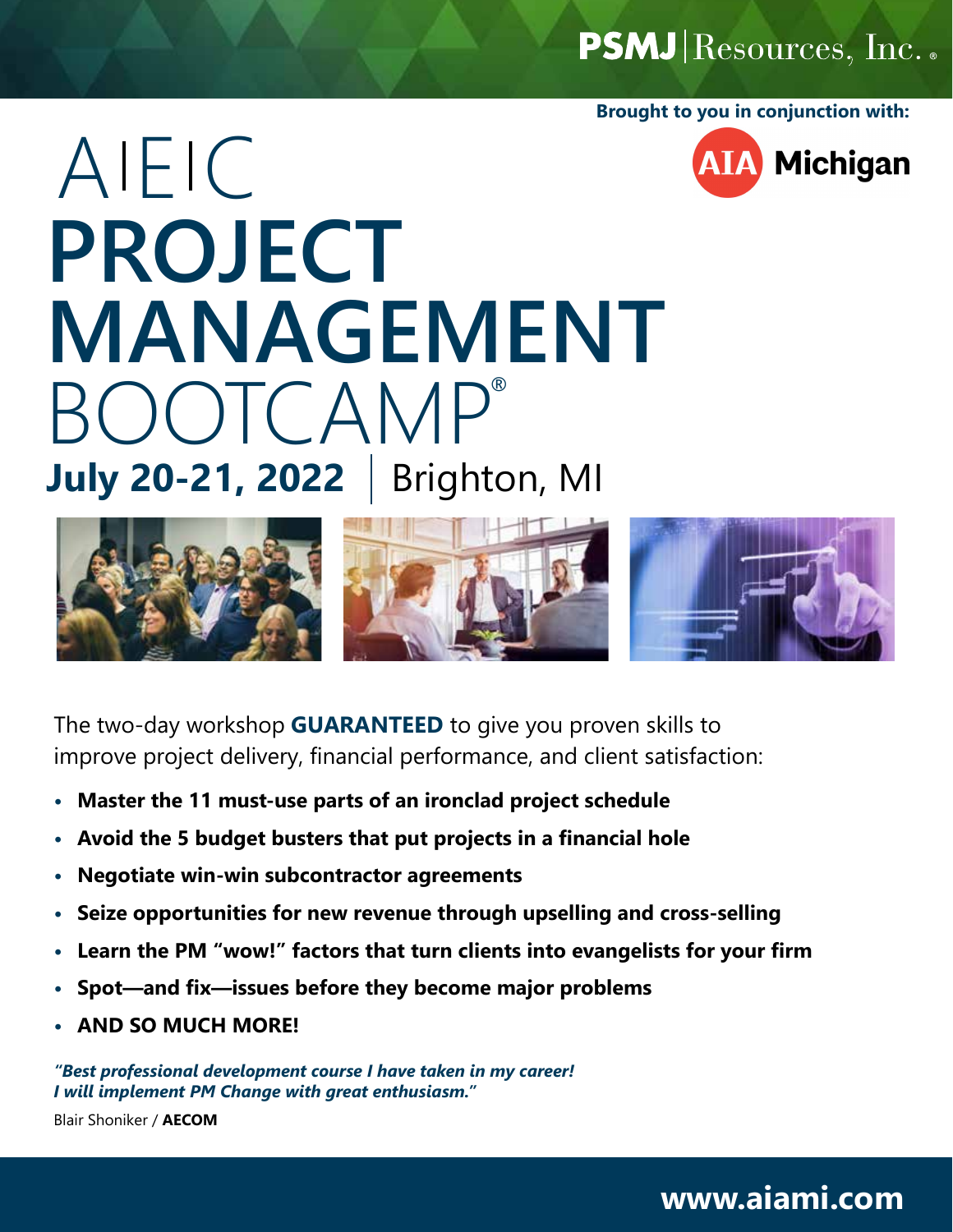## **10 REASONS** NOT TO MISS THIS BOOTCAMP **WHAT TO EXPECT**

- **1. Four proven ways to create a project management budget that will withstand the toughest scrutiny**
- **2. The 29 A/E/C contract terms every successful PM understands**
- **3. Five metrics smart PMs know to request from accounting, and how use them to make better decisions**
- **4. How to make every client interaction an opportunity to position and brand your firm—and drive more referrals**
- **5. Step-by-step instructions for maintaining your sanity—and meeting deadlines —when managing multiple projects**
- **6. Scheduling secrets to keep everyone, from subs, clients to principals, happy**
- **7. Three project elements you aren't monitoring now—but should be**
- **8. How to implement a QC/QA program that eliminates common failure points**
- **9. Red-flag metrics that give early warning on cost and schedule bumps ahead**
- **10. Satisfaction Guarantee: If you disagree with the 42,000+ PMs who have participated in this program—and awarded it 4.8 out of 5 stars (average ranking)—we'll immediately refund your entire registration fee.**

#### **BONUS REASON:**

**You get dozens of real-world strategies guaranteed to take your firm to new levels of revenue, profit, and client satisfaction.**

## YOUR COACH



#### **Chris Martersteck, AIA, LEED AP, DBIA**

*Chris's A/E/C experience includes leading fully-integrated teams and providing project management training and process and tool development as Director of Integrated Services and Project Management for a number of top international A/E/C firms. His extensive experience as an A/E/C project and program manager and as an owner's representative and seminar leader informs his knowledge* 

*and abilities to serve the needs of all the project participants to better connect to the goals of clients – and all team members – and maximize success for all. Chris has successfully managed technically complex and highly accelerated design-build/IPD projects as well as conventional A/E projects, ranging from smaller ongoing multi-project efforts to ones exceeding \$125 million. During his 15 years with national multidisciplinary A/E/C and design-build firm McClier (an AECOM company), Chris was Senior Vice President managing larger projects, as well as responsible for the mentoring and training of project management staff and developing and refining the firm's fully integrated project delivery processes. He served as the firm's Quality & Risk Management Officer and led peer reviews of sister AECOM companies as a member of the AECOM Performance Excellence Council.*

Want to manage A/E/C projects with complete confidence, keeping multiple stakeholders happy, driving new business to your firm, and consistently coming in on budget and on time? This power-packed workshop combines PSMJ's legendary A/E practice knowledge built over 40 years with proven new methods driving superior PM performance at firms just like yours.

**ACTIVE:** You won't sit and listen to an instructor for 2 days. This program keeps you engaged and stimulated with expert facilitators committed to interactivity and inclusive discussions.

**GROUNDED:** You won't be tuned off by impractical project management tips. Rather, you'll get to hear real-world case studies that show what's working—and what isn't—in bringing projects in on time and budget.

**CONFIDENCE BUILDING:** In two days, we guarantee you'll have renewed confidence to take on any project, crush any project goal, and manage any challenge that clients, contractors, and suppliers throw your way.

Over 44.000 A/E/C professionals have chosen PSMJ's A/E/C Project Management Bootcamp for training, from newly-minted Project Managers ready to learn the ropes all the way up to experienced leaders seeking continuous improvement. It's the industryleading program that delivers a 10X multiple ROI by making PMs more valuable to their firms and their firms' clients.



## **www.aiami.com**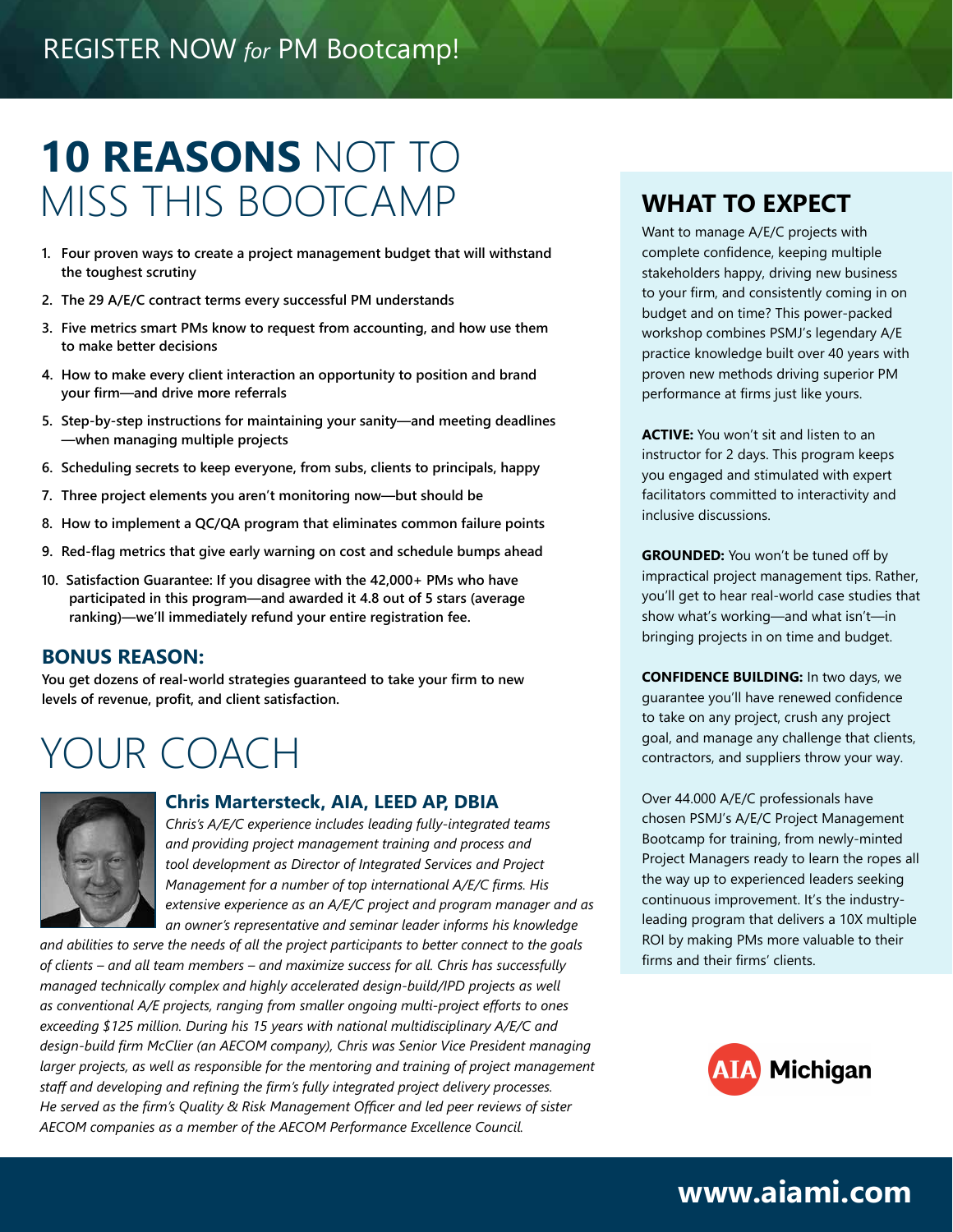## MASTER THESE **BEST PRACTICES**

*for* **top project delivery performance** *and* **client satisfaction**

#### **HOW TO INCREASE PRODUCTIVITY**

**PMs have limited time but get pulled in unlimited directions. Get some A/E/C-specific tips for doing more and with less stress.**

- Taking charge of meetings to ensure you get what you need
- When to email and when to pick up the phone
- Get more production out of your assistant manager

#### **THE PM's ROLE IN BUSINESS DEVELOPMENT**

**Highly valued PMs are always selling the firm's expertise. Learn how to spot and exploit opportunities to drive new work.** 

- Why every PM should have a role in business development
- How PMs can cross-sell services to grow the business
- How you can use your current job to generate more work in the future

#### **PLANNING THE PROJECT FOR SUCCESS**

**Set the project tone with a superior plan that engages all stakeholders.** 

- When you should begin the project planning process
- 10 critical elements of the best project management plans
- Differences in planning for small versus large projects

#### **REALISTIC PROJECT SCHEDULING**

**Avoid project failure with defensible milestones that account for every contingency.**

- Mastering the 11 elements of a superior schedule
- Common pitfalls to avoid when making a project schedule
- How good scheduling helps avoid rework and increase profit

#### **PROJECT FINANCIAL (AND PROFIT) PLAN**

**How can PMs become key business leaders? Learn how to boost the bottom-line with a solid front-end vision.** 

- 4 proven methods for creating a fool-proof project budget
- Inside tips for balancing the project's scope and fee
- 6 vital steps PMs should use to improve cash flow

## \*\*\*\*\*

**Our attendees continuously rate this program 4.8 out of 5 stars!** 

#### *"Very practical step-by-step process with practical tools/approaches to stay on top of projects."*

#### **MANAGING PROJECTS FOR CLIENT DELIGHT**

**Increase the client's "happiness quotient" and evolve from vendor to partner.**

- How to get to know the client, and why it matters
- Techniques for improving your relationship with your clients
- How can you become your client's advisor?

#### **MANAGING RISKS TO AVOID GRIEF AND LOSSES**

**Project problems aren't inevitable if PMs know how to spot the warning signs.** 

- Why traditional QA/QC fails and how to approach it differently
- 29 critical terms every PM must understand in A/E/C contracts
- Pitfalls that successful PMs must avoid in sub-consultant negotiations

#### **SECRETS OF MANAGING MULTIPLE PROJECTS**

**Dropping a ball is every PMs multiple-project nightmare, so get the skills to stay on schedule and on budget.**

- How many projects can one PM realistically handle?
- Increasing productivity: Keys to managing multiple projects
- Inside tips for managing multiple office deliveries

#### **MAINTAINING CONTROL OF THE PROJECT**

**Learn the real-world budget and schedule discipline strategies that keep everyone, including the client, on course.**

- Crucial project elements every PM must obsessively monitor
- Which 5 critical numbers must PMs demand from accounting?
- The single best way to monitor a project's progress

#### **GETTING—AND STAYING—OUT OF TROUBLE**

**Should unforeseeable events threaten completion on time and budget, know how to react using crisis management skills that can turn around a flailing project.**

• What are the best techniques to avoid problems in the first place?

**DAY ONE: 8:30 am to 5:00 pm DAY TWO: 8:00 am to 3:30 pm**

- What to do if a project is behind schedule or over-budget
- What is the best way to ask a client for additional fees?

#### **PLUS MUCH MORE!**

**CLASS HOURS:** 

Visit *www.psmj.com/pmbc* for complete agenda details!

**www.aiami.com**

**Eric Hurrell, Aviation Specialist,** EBA